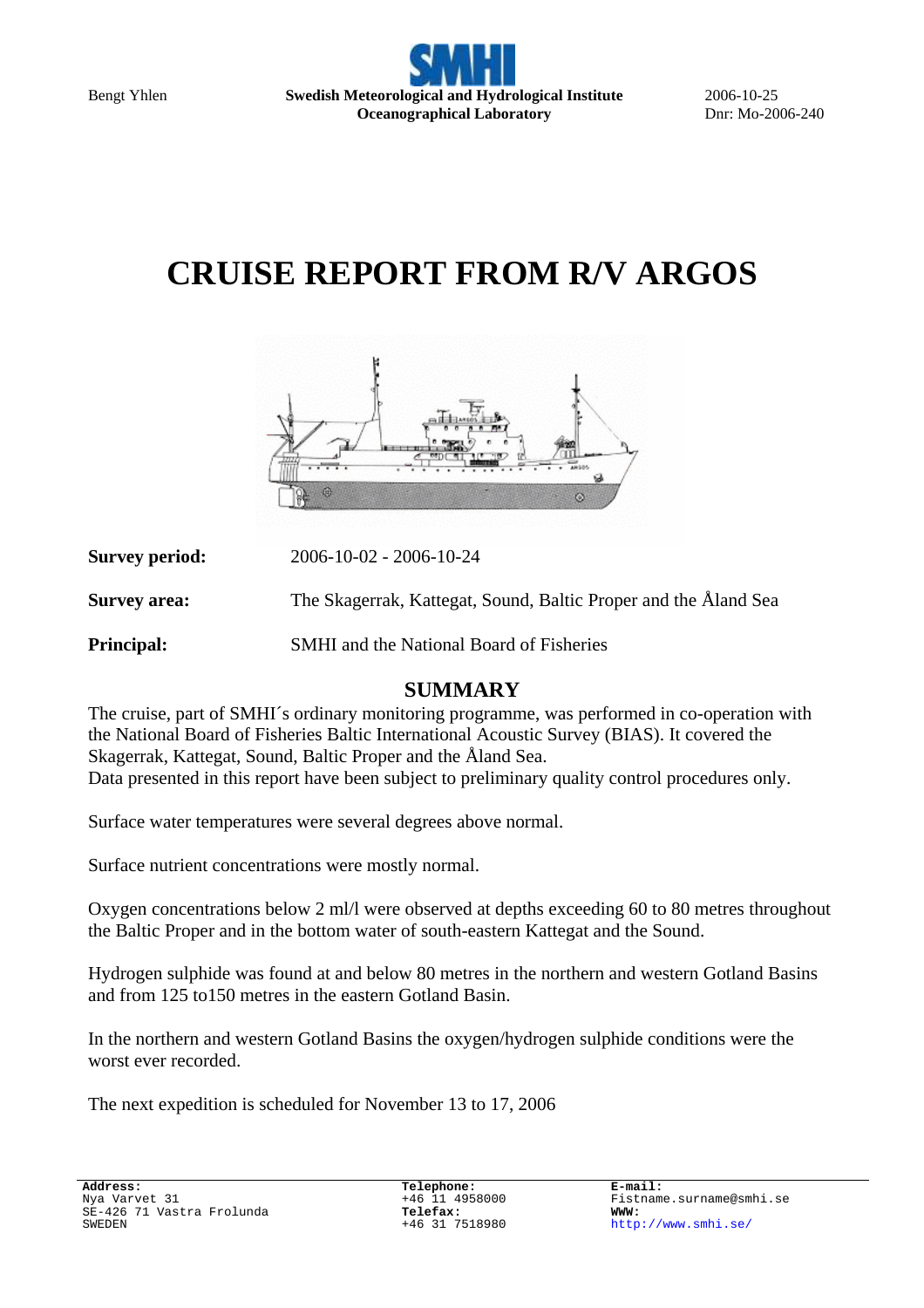

## **PRELIMINARY RESULTS**

The cruise, part of SMHI´s ordinary monitoring programme, was performed in co-operation with the National Board of Fisheries Baltic International Acoustic survey (BIAS). It began in Västervik on October  $02<sup>nd</sup>$  and ended in Göteborg on October  $24<sup>th</sup>$ . Weekends were spent in Västervik, then twice in Karlskrona.

The cruise was performed under excellent weather conditions. Wind speed seldom exceeded 8 m/s. For the University of Göteborg (FRISBEE-project), water samples were taken for measurements of oxygen- and carbon isotopes.

#### **The Skagerrak**

Surface water temperatures were above normal, c:a 14 °C. The thermocline and halocline coincided at depths lesser than 10 metres.

Surface nutrient concentrations were normal for the season except for elevated silicate levels in the central Skagerrak. They varied between: phosphate 0.14-0.24, silicate 1.7-4.8 and nitrate 0.17-0.57 1µmol/l.

#### **The Kattegat and the Sound**

Surface water temperatures in the eastern Kattegat and the Sound were also above normal: c:a 14 °C. Surface salinities were almost 10 psu in the Sound and about 21 psu in eastern Kattegat. The halocline and thermocline were found together and began at depths between 8 to 15 metres. Surface nutrient concentrations were normal throughout the investigated area. Phosphate and silicate decreased from 0.30 and 9.2  $\mu$ mol/l respectively in the Sound, to 0.07 and 1.5  $\mu$ mol/l respectively in northern Kattegat. Nitrate concentrations in the surface water were 0.5 µmol/l in the Sound and below 0.1 umol/l in the Kattegat.

This year's calm and warm autumn means that oxygen concentrations in bottom water of the southeastern Kattegat and the Sound continue to decrease. Values just below 2 ml/l were recorded at Anholt and W Landskrona.

#### **Baltic Proper**

Surface water temperatures, which varied between 13.7 and 16.8 °C, were several degrees higher than normal for the season. The distinct thermocline began at 20-30 metres and the halocline at 50- 60 metres in the northern, western and eastern Baltic. In the south it often began 10 metres shallower.

Phosphate surface concentrations varied between 0.07 and 0.26 mol/l, silicate between 3.0–8.6 µmol/l and nitrate was below 0.10 µmol/l. These concentrations were normal for the season, except for silicate, which was low in south-eastern Baltic. Secchi depths were 7–8 metres.

Oxygen concentrations below 2 ml/l were found at depths exceeding 60-80 metres throughout the Baltic Proper. In the bottom water of the Arkona Basin oxygen values about 2.5 ml/l were recorded. Hydrogen sulphide was found from 80 metres and below in the northern and western Gotland Basin and from 125-150 metres in the eastern Gotland Basin.

In the northern and western Gotland Basins the oxygen/hydrogen sulphide conditions were the worst ever recorded.